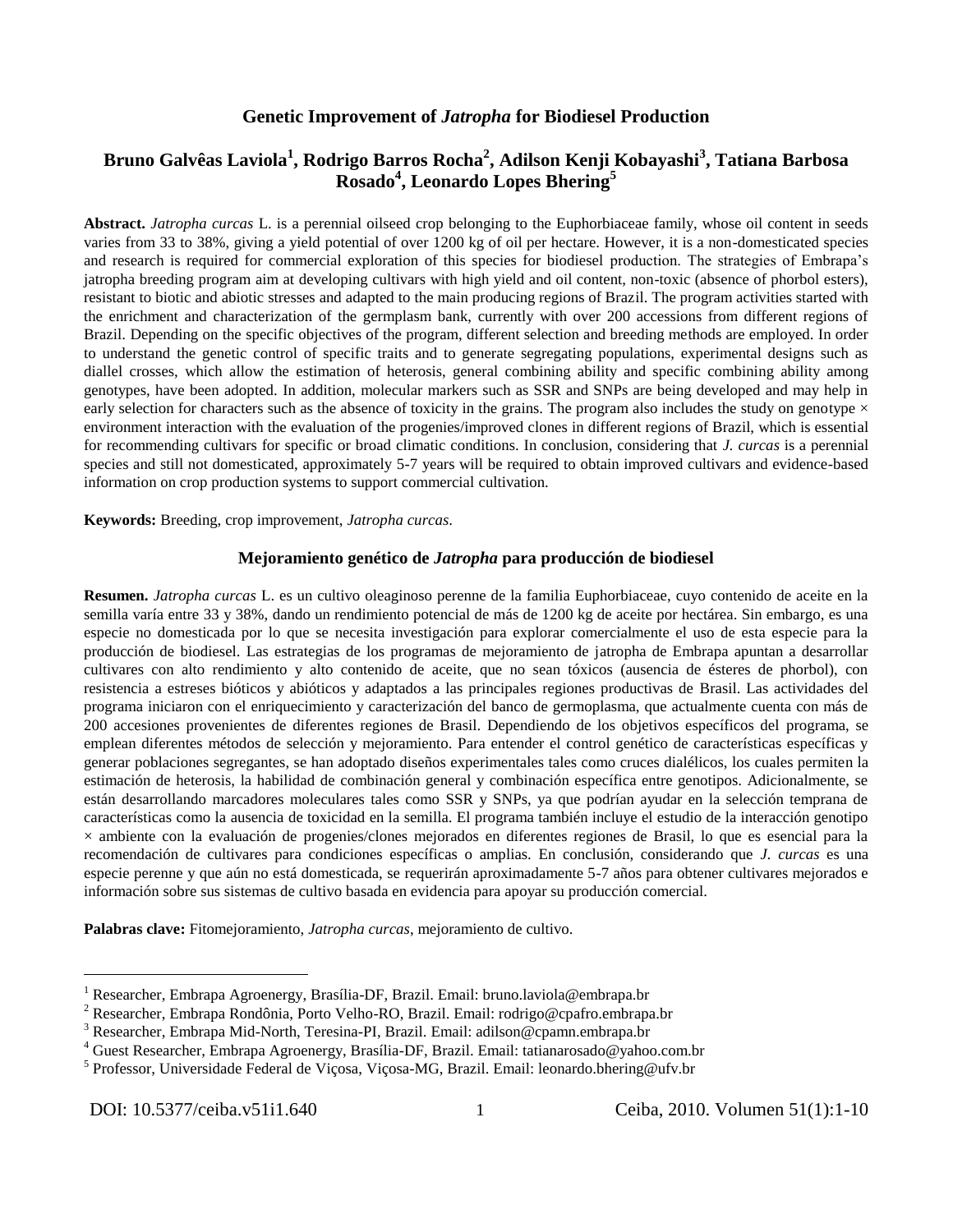#### **Introduction**

*Jatropha curcas* L., commonly known as Barbados Nut, Purging Nut or Physic Nut, is a perennial plant species, diploid (2n = 22 chromosomes), monoecious and belonging to the Euphorbiaceae family, the same as castor bean, cassava and rubber tree. Although the assumptions are that jatropha is not originated from Brazil, the plant has been growing spontaneously in various parts of the country since long time ago. In the past, jatropha oil was used for the production of homemade soap, and due to its feature of being odorless and burning with no smoke, it was also used for lighting lamps and in city public illumination. Historically, jatropha has also been planted to control erosion, in the restoration of degraded areas, containment of slopes and dunes, along canals, roads, railways and as a hedge in domestic fences or in rural property lines.

This oleaginous plant, of importance still not defined in the food chain, is considered as a potential source of feedstock for biofuel production in the National Program of Biodiesel Production and Use (Programa Nacional de Produção e Uso de Biodiesel - PNPB). The species has some desirable features making it interesting to the program, such as higher potential yield than traditional oilseeds, quality of oil for biodiesel production, perennial crop, an alternative for diversification and possibility of inclusion of family farming in the production chain. However, it is a non-domesticated plant species with yet unsolved scientific and technical challenges limiting its complete inclusion in the energy matrix of biofuel production.

Despite the lack of basic technical information, it is being disseminated and implemented in various regions of Brazil. Commercial plantations in Brazil are still in the early stages, with less than or equal to 3 year-old plantations. The perspective of high density plantations for a period longer than 3 years is still unknown. Besides the lack of conclusive assessments of its agricultural merit, the nonuniform production and unknown genetic nature of seeds and seedlings used in commercial plantations contribute to the current scenario where no guarantees can be provided on the potential and yield stability of the crop.

In modern agriculture, two main strategies are considered for increasing productivity per area: the use of genetically superior materials and improved cropping conditions. The isolation and quantification of the effect of each of these factors indicated an additive relationship between them, resulting from expression of superior genetic potential with improved environmental and planting conditions. Therefore, the improvement of economic, social and environmental viability of this crop depends on the selection and crossing of genetic materials to obtain genotypes with appropriate traits and adapted to different regions of the country.

Among the activities of characterization and selection of genotypes most suitable for cultivation, the breeding program led by the Brazilian Agricultural Research Corporation (Embrapa) aims to develop cultivars with high grain/oil yield, non-toxic, resistant to biotic and abiotic stresses and adapted to the main producing regions of Brazil. The program includes activities of enrichment and characterization of genetic resources, structuring breeding populations, selection of superior genotypes with high adaptability to different regions of the country and characterization with botanical and molecular descriptors for identification and cultivar registration.

The purpose of this review is to compile information on this oleaginous plant considering the botanical characteristics, latest research results and the challenges in developing materials and varieties most suitable for biodiesel production.

#### **Botanical aspects**

Jatropha is a fast-growing, deciduous bush, sometimes reaching over 8 m in height with stem diameter ranging from 20 to 30 cm. The stem is smooth, soft, gray-greenish in color, with weak xylem or wood and well developed pith. The phloem has long channels extended to the roots, in which the sap or latex circulates. The stem has a tendency to branch out from axillary buds since the base of the plant. Plants with a high number of branches are of interest. There is a wide variation in patterns of branching, from erect and unbranched to plants with many secondary branches (Saturnino *et al.* 2005).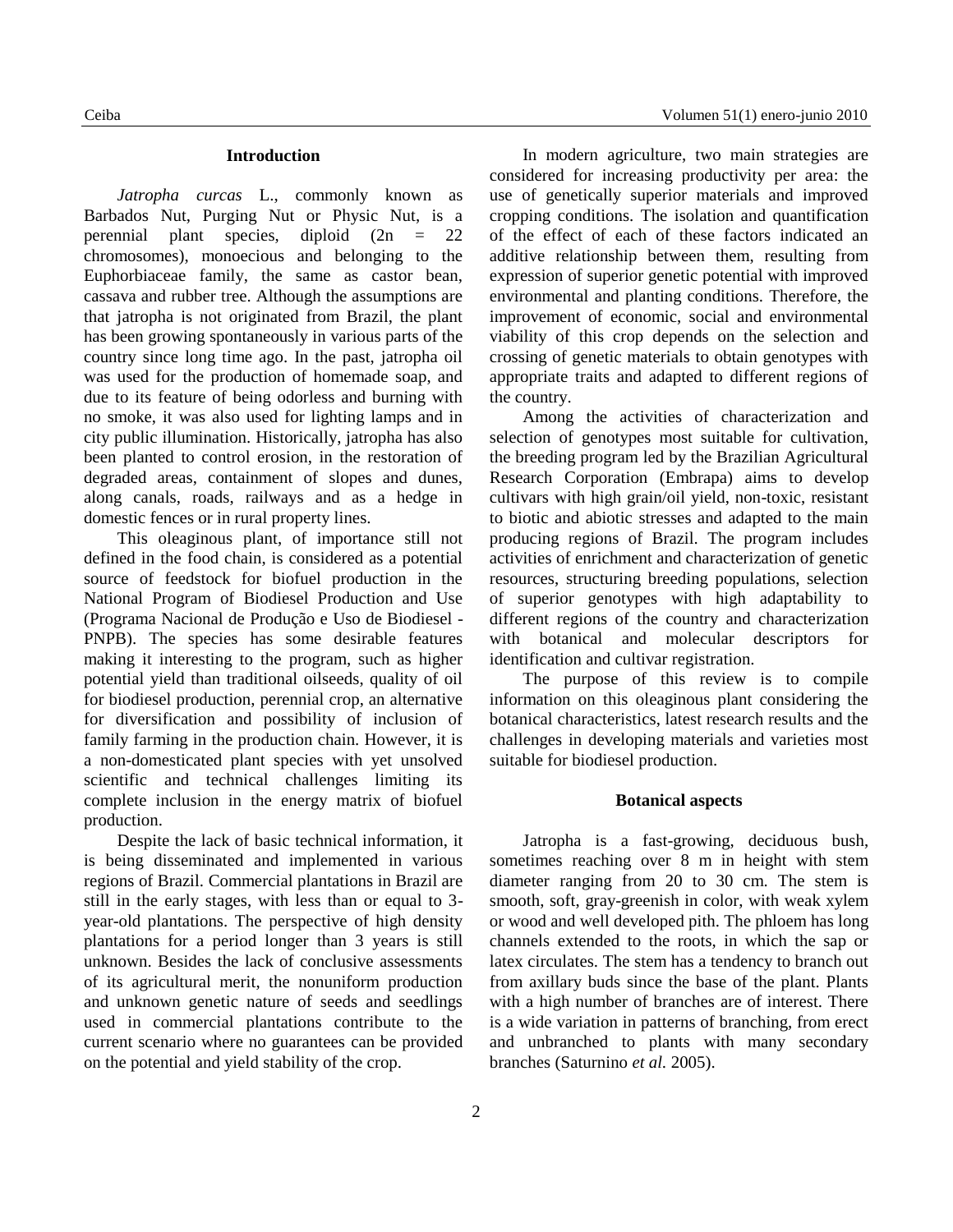The root system in jatropha has limited development, with short roots and few ramifications. In general, seedlings present five roots; four laterals and a central root that subsequently thickens forming the taproot, responsible for anchoring the plant and water uptake from subsoil layers (Heller 1996).

The leaves are alternate to sub-opposite, in spiral phyllotaxy, cordate at the base, with 3-5 acuminate lobes and long 10-15 cm petioles. In general, the young leaves are red-wine colored, turning bright green as they expand with whitish veins bulging in its abaxial surface (Saturnino *et al.* 2005). It is a deciduous species with leaf drop in dry and cold years (Figure 1A and 1B). At the beginning of the rainy and hot season, mobilizes reserves stored in the stem/root system and starts a vigorous vegetative growth.

The inflorescence is racemose with yellow-green flowers. The species is monoecious with male and female flowers on the same inflorescence (Figure 2A). Typically, the center of the inflorescence produces a female flower surrounded by a group of male flowers. In some cases, inflorescences with only male flowers may occur and hermaphrodite flowers are also observed (Saturnino *et al.* 2005). On average, the rate of occurrence is 1:20 female:male flowers and numerically 1-5 female flowers in a range of 25-100 male flowers may occur; however, this characteristic may vary according to the genetic material, season, region and crop management (Juhász *et al*. 2009). After the anthesis of the first flower, flowering occurs daily, lasting up to 11 days. The flower opens between 5:30 and 6:30 a.m. The stigmas become receptive after anthesis and remain so for about three days. The nonpollinated flowers fall after the fourth day, while pollinated flowers remain attached to the plant. The petals and sepals gradually increase in size to protect the fruit and persist until the fruit drops (Solomon and Ezradanam 2002; Saturnino *et al.* 2005).

The flowers of jatropha are self-compatible and fertilization of flowers may occur by geitogamy, xenogamy and self-fertilization (Solmonon and Ezradanam 2002; Juhász *et al*. 2009). Pollination is entomophilous involving several groups of insects including bees, flies, thrips, wasps and ants (Saturnino *et al*. 2005). Jatropha presents mixed reproduction system and the rate of autogamy and allogamy may

vary depending on the region, presence of insect pollinators and cropping system. The knowledge of the crossing rate in different conditions is important to establish methods of breeding and varietal management.





**B.**

**Figure 1.** Jatropha plants in the rainy season (A) and dry season (B).

The fruit is an ovoid capsule with 1.5 to 3.0 cm diameter (Figure 2B), trilocular, usually containing three seeds, one seed per locule. Fruit ripening is not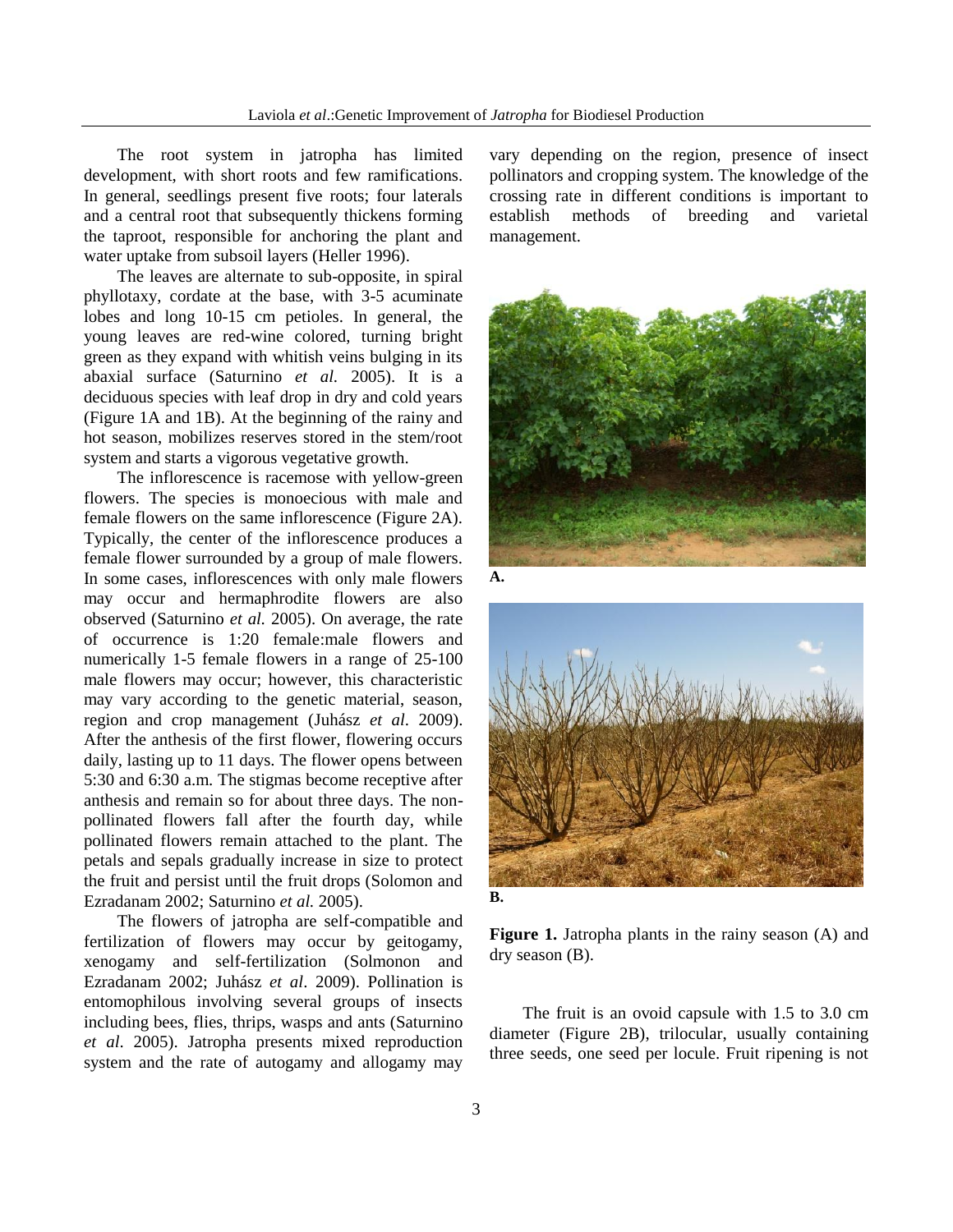uniform. Green fruits, yellow (ripened), brown and finally black fruits can be observed in the same bunch. Overall, 53-62% of fruit weight is represented by seeds and 38-47% by husk. The fruit weight varies from 1.5 to 3.0 g. The seeds are relatively large measuring between 1.5 to 2.0 cm long and 1.0 to 1.3 cm wide, with weight ranging from 0.5 to 0.8 g when dried. The endosperm, in the seed kernel, contains 33 to 38% oil, considering the total weight of the seed (Dias *et al*. 2007; Peixoto 1973).



**A.**



**B.**

Figure 2. (A) Inflorescence with male and female flowers. (B) Bunch with green fruits

#### **Genetic resources**

**Origin and dispersal.** The origin of jatropha is very controversial and to date there is still no scientific evidence to confirm the precise center of origin and/or the species diversity. Worldwide, jatropha can be found in higher proportions in intertropical areas (Peixoto 1973; Heller 1996), especially in countries from South America, Central America, Africa and Asia. Despite its presence in all these regions, the strongest evidence indicates that this species originated in tropical America (Jongschaap *et al.* 2007); more precisely Central America (Aponte 1978; Heller 1996). History reports that from the Caribbean, where the species was already being used by the Mayas, jatropha was probably dispersed by Portuguese ships. Around 1783, jatropha was introduced in the islands of the archipelago Cape Verde, subsequently reaching Africa and India, spreading later to the tropics (Heller 1996). The introduction of the species in the islands of Cape Verde was attributed to the interest of the Portuguese to utilize the so-called unfit lands of that archipelago, whose soils were of low fertility and could hardly be used for less rustic crops (Peixoto 1973).

In Brazil, the crop is scattered throughout the country, from coast to areas with more than 1000 m above sea level. It is found dispersed but not observed in large populations or as in natural vegetation. Its presence is usually related to human action. The plant can be found in backyards, gardens, vacant lots, as hedges and isolated in anthropic pastures, but not far from a residence. Since plants mainly occur isolated, most of the collected accession seeds originated from selfing. Even plants found in groups such as hedges, which were propagated by cross pollination, were usually closely related from families of siblings or half-siblings. Since its introduction, jatropha has been transported by man throughout sites and regions, via seed or cuttings, and plants from different regions have the same genetic origin (Laviola *et al.* 2011).

**Germplasm bank.** A germplasm collection is a recognized source of genetic variation useful in plant breeding, botanical research and conservation of plant diversity, especially useful for species in the process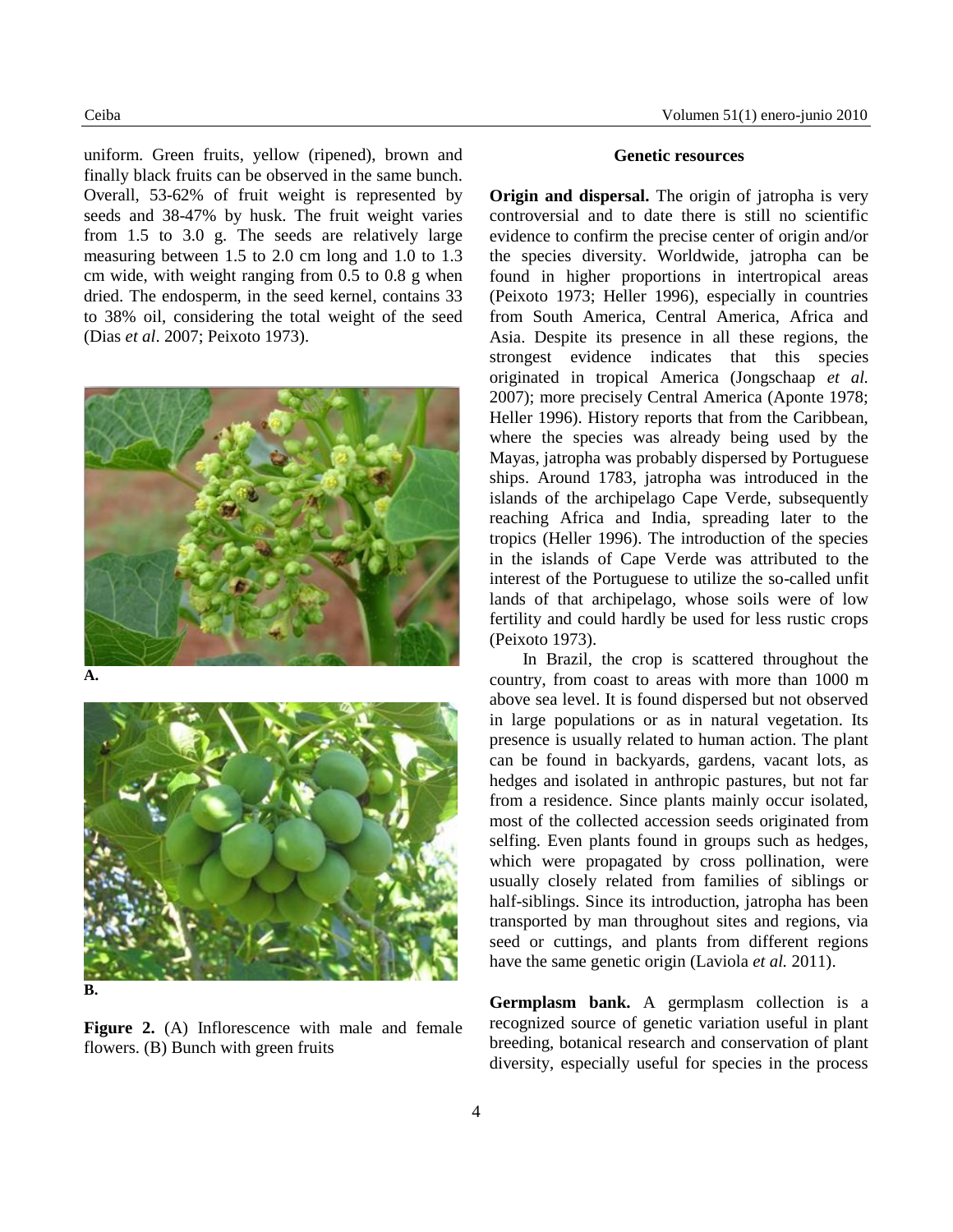of domestication such as jatropha. According to Coelho and Barros (2005), the collection of accessions for germplasm banks must be conducted in accordance with a strategic execution plan, which must consider issues related to plant distribution, objectives and prospected sites. The collection period for most regions of Brazil vary from December to April, collecting ripen or dried fruits to remove the seeds or even cuttings, preferably from basal branches, which root more easily during the growth season. During the collection procedures, photographic record, georeferencing and description of aspects of the site and plant should be recorded in an index card to constitute the passport data.

In 2008, a germplasm bank with 200 accessions from various regions of Brazil was installed at Embrapa Agroenergy in partnership with Embrapa Cerrados. Such germplasm bank is currently in phase of enrichment and characterization.

**Genetic diversity.** In the addition of economic, social and environmental values to this oilseed crop, selection and crossing of superior genotypes is fundamental in the development of plants with characteristics for sustainable agricultural production. According to Clement (2001), the success in the domestication of new crops depends on pre-breeding activities that support suitable methods for screening and plant selection.

The knowledge of the ecology, reproductive system and dispersal patterns of this oilseed crop is relatively recent and incomplete. Recent studies on genetic diversity among accessions of jatropha using molecular markers showed low diversity, even among accessions from different continents. Basha *et al*. (2009) reported a low genetic diversity in accessions from China and India, and a higher diversity in accessions from Mexico; a region that has been considered as one of the centers of origin.

Genetic erosion, defined as loss of genetic variability within a species, resulting from the contribution of few individuals to subsequent generations, is a known effect and has been observed in other crops such as coffee (Lopez-Gartner *et al.* 2009). According to Achten *et al.* (2010), successive introductions of plants of the genus *Jatropha*, coupled

with its simple vegetative propagation may have contributed to spread a few genotypes in the same region.

Molecular characterization of 192 accessions from different regions of Brazil with RAPD and SSR markers also showed a narrow genetic base. Rosado *et al.* (2010) found no pattern of dispersal of the accessions and accessions from different regions showed no diversity. Accessions from distant locations, such as from the States of Rio Grande do Sul and Pará, which are approximately 3,000 km apart, showed maximum similarity (100%), with high likelihood of being replicates in the germplasm bank. On the other hand, some accessions from nearby regions were grouped into genetically divergent groups. The clustering structure regardless of the geographic location does not suggest a dispersal pattern for this plant in the country. Specific areas with higher diversity which could be explored through new collections could not be observed in this study.

As a monoecious species with spatial separation of male and female flowers on the plant, the occurrence of moderate to high frequency of heterozygous loci resulting from cross-fertilization would be expected. However, the occurrence of high frequencies of microsatellite loci in homozygous genotypes indicate that the mating system of this plant should be better described (Rosado *et al*. 2010). Even in India, where jatropha cultivation is traditional, Sun *et al*. (2008) found homozygosity for 16 pairs of SSR loci in 58 accessions. As observed in other studies, the quantification of genetic diversity of accessions collected throughout the country indicate that, in Brazil, jatropha plants are breeding preferably by autogamy, which is facilitated by the occurrence of isolated plants (Rosado *et al*. 2010).

Few field works have quantified the variability among provenances and families of jatropha. However, in contrast to the results of analysis based on molecular markers which showed low genetic divergence among accessions, field evaluations indicated high genetic variation among accessions.

Heller (1996) observed significant differences in the evaluation of vegetative characteristics in genotypes from 13 provenances grown in Cape Verde and Senegal. The assessed genotype  $\times$  environment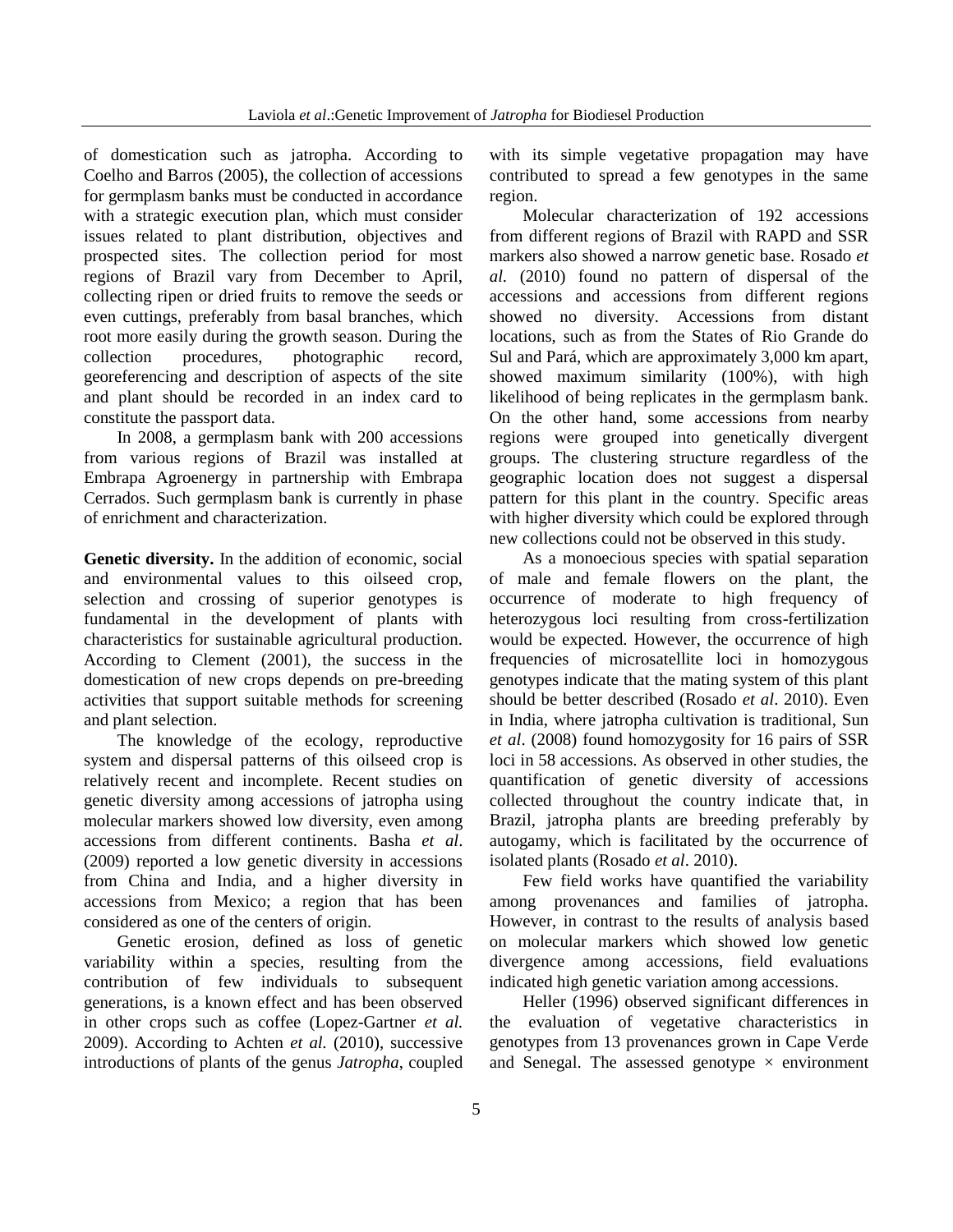interaction was significant only in Senegal. When comparing 6-24-month-old plants in India, Ginwal *et al.* (2004) observed significant variance among accessions, attributing more than 80% of the total phenotypic variance to the difference among plants.

Rao *et al.* (2008) observed a positive correlation between grain yield and plant height, number of branches and proportion of male and female flowers. The number of branches was the trait with the highest association with grain yield in accessions at 36 months from planting. Heller (1996) and Ginwal *et al.* (2005) observed the occurrence of high magnitude positive correlation between seed weight and oil content, and negative correlations between seed weight and fiber and ash content in seeds. Rao *et al.* (2008) also observed a significant correlation between seed weight and oil content, similar to results obtained by Rocha *et al*. (2008) which quantified higher variability of kernel weight, a major component of grain weight.

### **Plant breeding**

**Genetic parameters.** Based on the available resources and the incipient degree of improvement, the characterization of divergent genetic materials with superior mean for production components for grain and oil is being conducted. Due to the concentration and complementarities of favorable alleles, the chances of selecting superior gene combinations in early generations increase. Subsequently, with the selection of elite genotypes, other traits of interest can be subsequently incorporated to improve the performance of genetic materials.

The complex inheritance pattern of production components in jatropha is due to segregation of many genes of little effect and highly influenced by environment. The mechanism of inheritance of these characteristics requires that an individual value must be assessed in comparison with the mean value of its progeny, hence estimating individual genetic values.

The understanding of the heritability of traits to be improved is an important predictor of earnings over the selection cycles and on decision-making about methods to be used to maximize the capitalization of existing genetic variance in the population. One of the most useful estimates for the development of new varieties is the narrow-sense heritability, which indicates the proportion of total variation that is transmitted to the next generation.

Ongoing research in the state of Rondônia, Brazil, has shown low heritability estimates for production in the first year after planting  $(0.10 \le h^2 \le 0.20)$ , and average magnitude in the second year after planting  $(0.22 \le h^2 \le 0.56)$  (Rocha *et al.* 2010). Laviola *et al.* (2011), working on the characterization of a germplasm bank for 12 months found broad sense heritability of 27% for number of branches, 55% for plant height, 33% for stem diameter, 55% for juvenility and 51% for height of the first inflorescence. However, these heritabilities were estimated in plants at early developmental stage. According to Resende *et al*. (2001), in young perennial plants, it should be considered that the individual estimates of heritability might be inflated by the genotypes  $\times$  years interaction.

**Criteria for selection: ideotypes and yield components.** The combined evaluation of the characteristics associated with oil yield allows the characterization of an ideal genotype, a plant model that presents a set of characteristics correlated with productivity. Therefore, the development of a commercial variety should consider: high yield, oil content, seed weight, no significant toxicity, synchronization of flowering, rusticity, drought tolerance and resistance to diseases and pests.

In general, low productivity coupled with uneven fruit ripening are among the main constraints to the viability. The initial expectation of production was six or more tons of grain per hectare; however, more accurate production estimates showing less than three tons per hectare were observed in different climate conditions in the country. The low productivity observed under water deficit environments, associated with high incidence of powdery mildew (*Oidium heveae*) and severe attack of leafhopper (*Empoasca* spp.) has limited the productivity in different regions. Sources of variability for resistance to powdery mildew, seed toxicity and production of hermaphrodite flowers were identified in accessions of the germplasm bank (Laviola *et al.* 2011). Plants with yield higher than 2.5 kg of seeds per tree were selected in different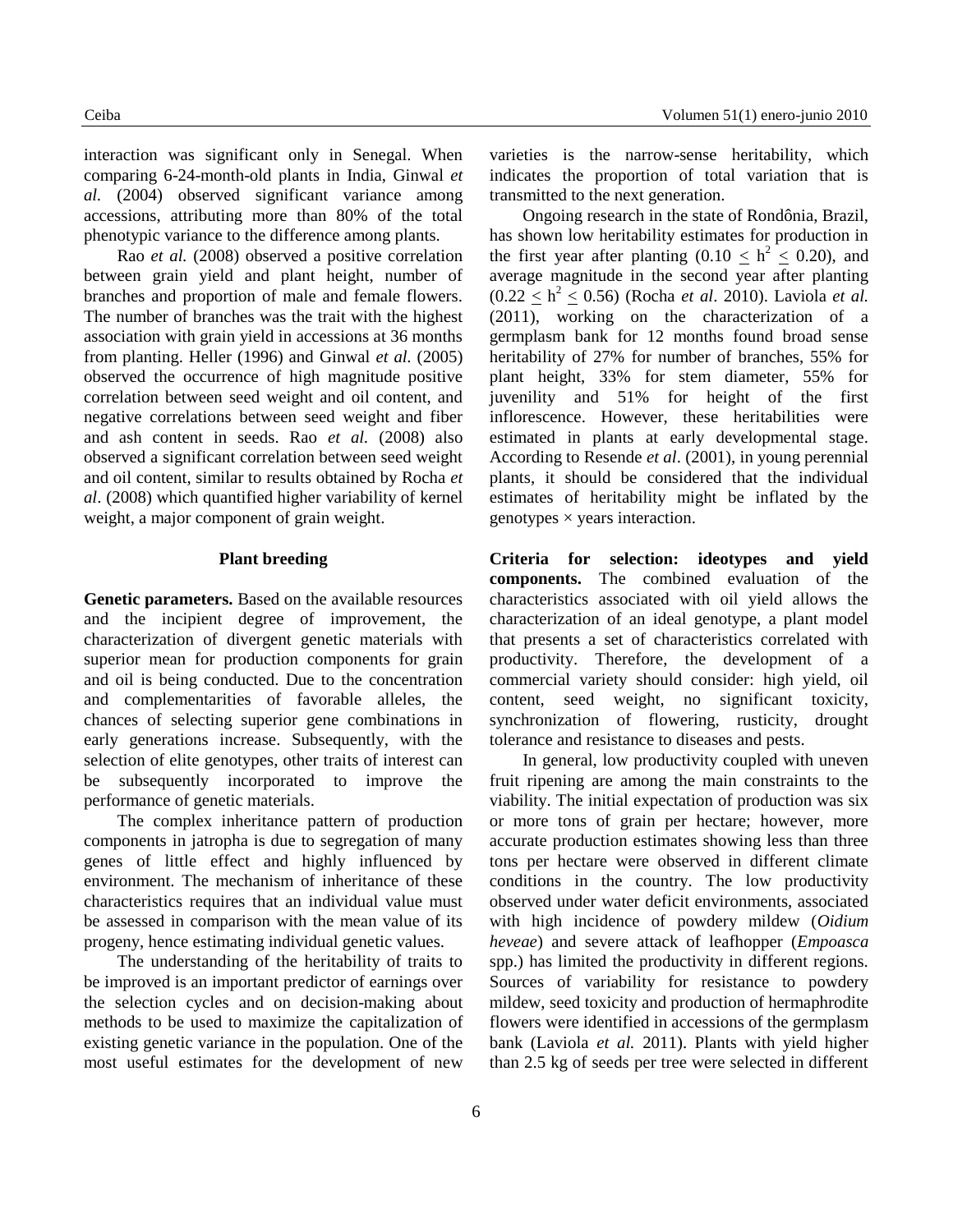regions of Brazil (Drummond *et al.* 2009; Rocha *et al.* 2010).

The development of non-toxic or low toxicity commercial cultivars may contribute in adding value to the press cake from oil extraction, also reducing an environmental liability given by the current need of detoxification of this material. Furthermore, accessions with low concentrations of phorbol esters in the grains have shown a less vigorous growth that will probably be reflected in lower yield (Laviola *et al.* 2011). Currently, non-toxic genotypes are considered in crosses with productive genotypes in order to select plants and families with desirable traits.

Besides the manipulation of genetic variability among accessions, the identification of the most important vegetative characteristics for oil yield offers important information to the development of more appropriate criteria for selection. Spinelli *et al.* (2010) quantified by path analysis the direct and indirect effects of vegetative characteristics and feedstock quality on oil yield of jatropha. The characteristics of grain yield and canopy volume were the most important for the development of materials of high oil yield and the variability for other traits should be maintained in the population to obtain future gains.

**Hybridization.** The hybridization or artificial pollination in plants is one of the tools that allows the accumulation of desirable traits from different parents in a single individual, increasing the genetic variability for traits of interest to the breeding program. Experiments conducted by Juhász *et al.* (2009) to determine methods of hybridization demonstrated that all the fruits formed by natural or artificial pollination showed full development until maturity, and there was no abortion during fruit development. The artificial pollination is carried out in the early hours of the morning, placing the anthers previously collected from male flowers in contact with the stigma of emasculated female flowers in the inflorescence, which was subsequently protected with organza bag.

The strategy of the breeding program considers the use of genetic designs which is a crossing system planned to maximize the selection process by predetermined hybrid combinations and increase the efficiency in the use of additive variance. In addition,

diallel crosses, which allow exploring combinations of groups of parents, the evaluation of full-sib, half siblings and unrelated families, are also planned. This methodology is recommended when using few parents, since the use of large numbers of parents (over 10) to form the base population makes the achievement of combinations impractical, hence hindering results.

Considering that the initial goal of the breeding program is to add vigor in more productive materials, diallel crosses are underway using accessions with higher grain yield, non-toxic, resistant to powdery mildew and small plant size.

**Breeding methods.** The domestication of new crops is a long and usually costly process, whose success depends on the knowledge of basic information on the species. The definition of breeding methods most suitable for jatropha depends, for example, on the knowledge of the reproductive system of this species. Dhillon *et al.* (2006) observed in plantations, in India, 89.7% rate of cross-pollination. Results of ongoing research, in Brazil, also showed a mixed reproduction system, predominantly allogamous.

When considering this oleaginous plant as a species with mixed reproduction system predominantly alogamous and tolerant to selfing, the manipulation of its variability can be achieved using the following breeding strategies:

- 1 mass selection
- 2 recurrent selection
- 3 assisted selection
- $4$  exploring genotype  $\times$  environment interaction.

Breeding methods aimed primarily to the gradual and continuous increase of the frequency of favorable alleles while maintaining genetic variability for constant gain. During the steps of the breeding program, genotypes should be selected with high mean value and large genetic variability to provide constant gains with selection over several generations. Elite materials from the selection process can be used directly in the release of commercial cultivars or in combination with other materials to obtain genotypes with superior performance or to introduce specific traits. Figure 3 shows the steps of the breeding program and schedule of activities to obtain cultivars.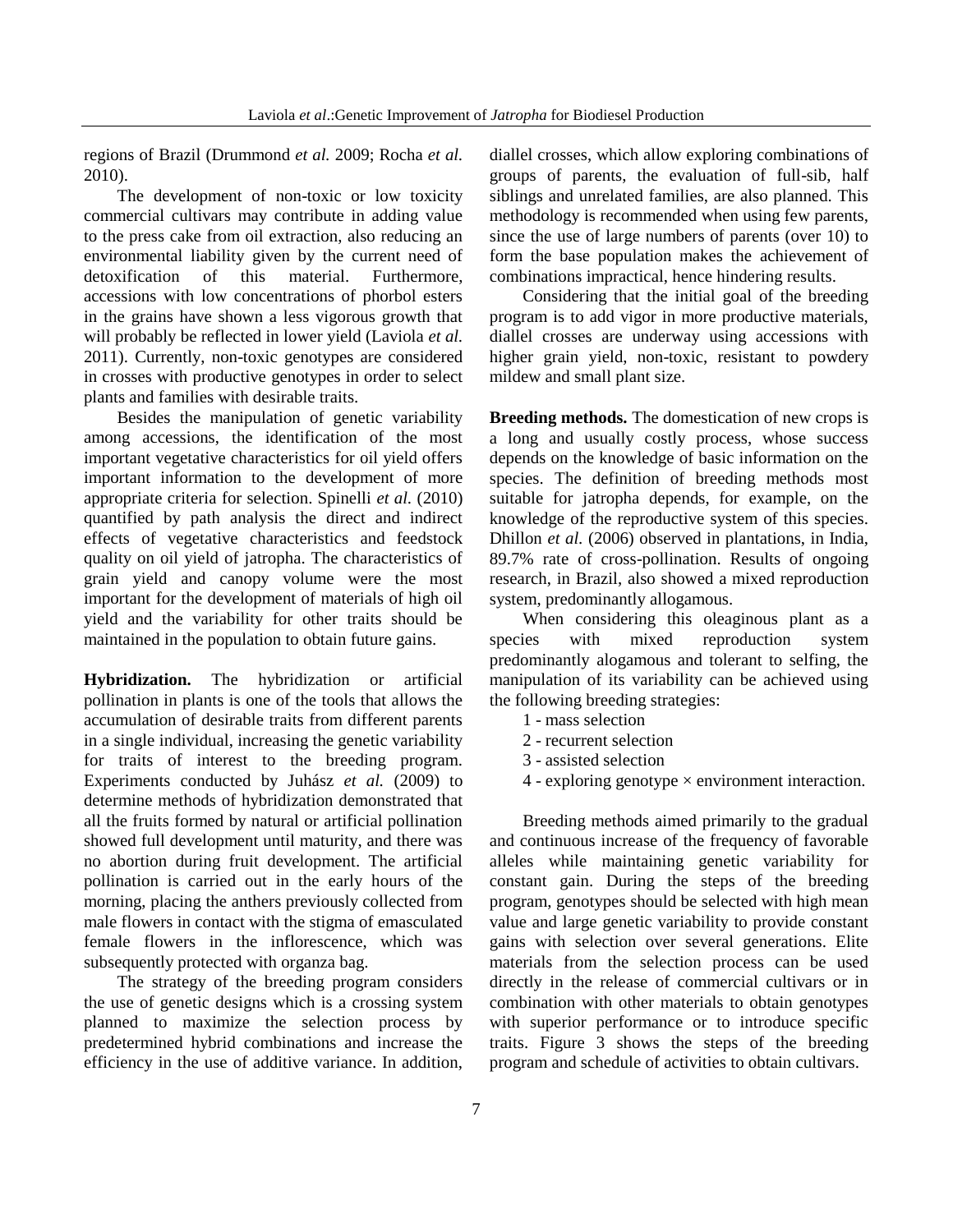| <b>Activity</b>                           | Year 1 |               | Year 2      |               | Year 3      |               | Year 4      |               | Year 5      |               | Year 6 |               | Year 7      |               |
|-------------------------------------------|--------|---------------|-------------|---------------|-------------|---------------|-------------|---------------|-------------|---------------|--------|---------------|-------------|---------------|
|                                           | 1°S    | $2^{\circ} S$ | $1^\circ S$ | $2^{\circ} S$ | $1^\circ S$ | $2^{\circ} S$ | $1^\circ S$ | $2^{\circ} S$ | $1^\circ S$ | $2^{\circ} S$ | 1°S    | $2^{\circ} S$ | $1^\circ S$ | $2^{\circ} S$ |
| Collection                                |        |               |             |               |             |               |             |               |             |               |        |               |             |               |
| Establishment of the<br>germplasm bank    |        |               |             |               |             |               |             |               |             |               |        |               |             |               |
| Enrichment of the<br>germplasm bank       |        |               |             |               |             |               |             |               |             |               |        |               |             |               |
| Agronomic<br>characterization             |        |               |             |               |             |               |             |               |             |               |        |               |             |               |
| Genotypic<br>characterization             |        |               |             |               |             |               |             |               |             |               |        |               |             |               |
| Crosses                                   |        |               |             |               |             |               |             |               |             |               |        |               |             |               |
| Mass/recurrent<br>selection               |        |               |             |               |             |               |             |               |             |               |        |               |             |               |
| Evaluation of $G \times E$<br>interaction |        |               |             |               |             |               |             |               |             |               |        |               |             |               |
| Elite Cultivars /<br>Clones               |        |               |             |               |             |               |             |               |             |               |        |               |             |               |

**Figure 3.** Steps of the *Jatropha curcas* breeding program

S: semester.

## **Conclusion**

Jatropha is a promising oleaginous option as feedstock for biofuel production in different Brazilian regions. However, the crop is still not completely domesticated and research actions are needed for the development of cultivars and production systems.

In this review, we presented the strategies of the breeding program to develop cultivars with high grain/oil yield, non-toxic, resistant to biotic and abiotic stresses and adapted to the main producing regions of Brazil. The program includes enrichment activities and characterization of genetic resources, structuring breeding populations, selection of superior genotypes with high adaptability to different regions of the country and characterization of botanical and molecular descriptors to support the identification and registration of cultivars.

The development of production systems for different regions of Brazil is very important and

complementary to the breeding program. Considering that phenotype is the result of genotype and environment, researches on planting systems, spacing, fertilization, integrated management of weeds, pests and diseases and other management practices are essential in order to allow improved materials to express and achieve their productive potential.

Since jatropha is a non-domesticated perennial species, several years are needed to obtain improved cultivars and evidence-based information on crop production systems in order to support a commercially competitive cultivation in different regions of Brazil.

## **References**

Achten, W.M.J., L.R. Nielsen, A.G. Lengkeek, E.D. Kjaer, A. Trabucco, J.K. Hansen, W.H. Maes, L. Graudal, F.K. Akinnifesi and B. Muys. 2010. Towards domestication of *Jatropha curcas*. Biofuels 1(1):91- 107.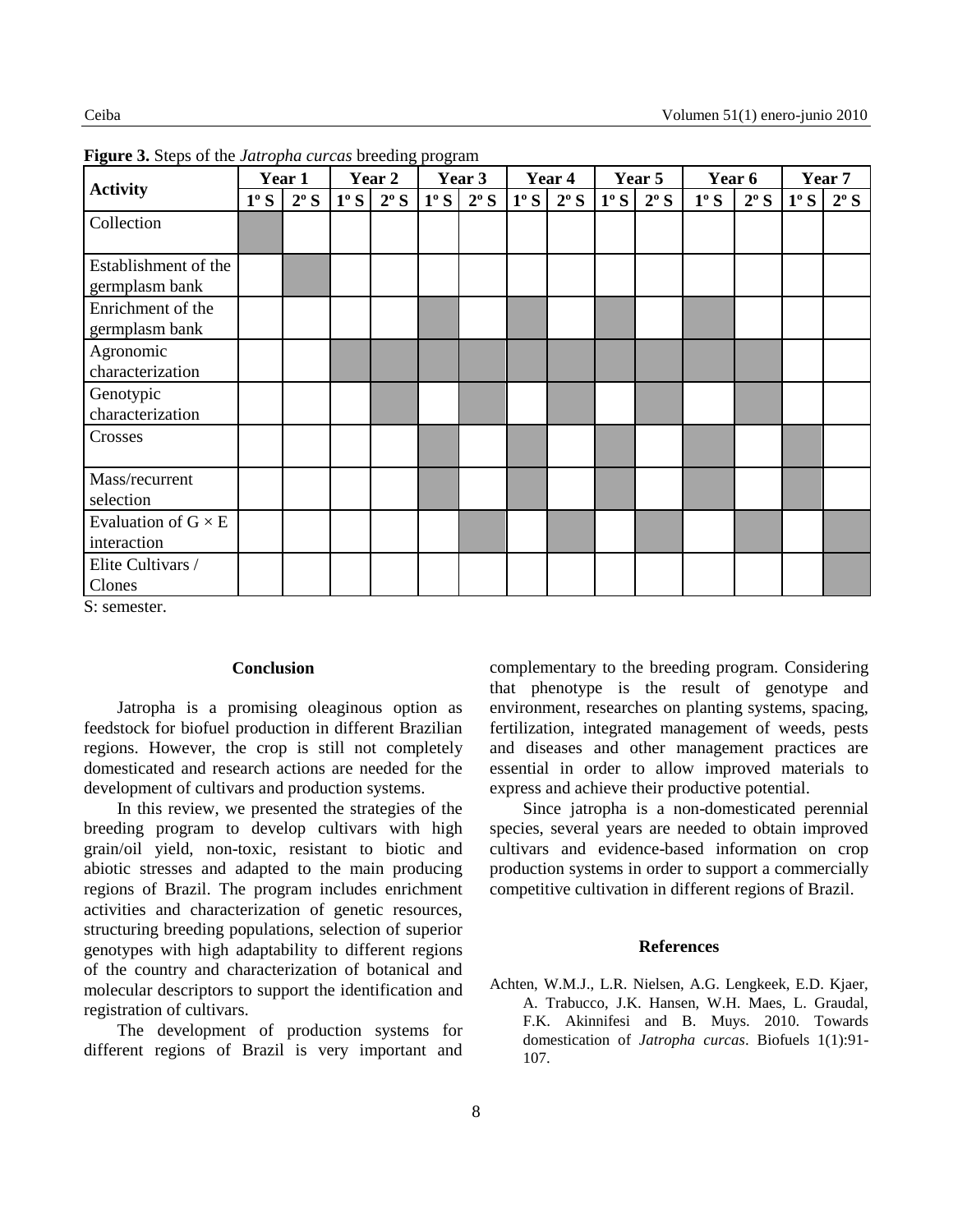- Aponte, C.H. 1978. Estudio de *Jatropha curcas* L. como recurso biótico. Thesis - University Veracruz, Xalapa-Enríquez, Veracruz, México.
- Basha, S.D., G. Francis, H.P.S. Makkar, K. Becker and M. Sujatha. 2009. A comparative study of biochemical traits and molecular markers for assessment of genetic relationships between *Jatropha curcas* L. germplasm from different countries. Plant Science 176(6):812-823.
- Borem, A. and G. Vieira. 2009. Melhoramento de plantas. 5<sup>th</sup> ed. Editora UFV. Viçosa, Brazil. v. 1, 529 p.
- Castro, E.M., F. Breseghello, P H N. Rangel and O.P. Moraes. 2005. Melhoramento do arroz. In: A. Borem. Melhoramento de espécies cultivadas. Editora UFV. Viçosa, Brazil. p. 103-140.
- Clement, C.R. 2001. Melhoramento de espécies nativas. In: Nass, L.L., A.C.C. Valois, I.S. Melo and M.C. Valadares-Inglis. Recursos genéticos & melhoramento – plantas. Fundação de Apoio à Pesquisa Agropecuária de Mato Grosso, Rondonópolis, Brazil. p. 423- 441.
- Coelho, P.J.A. and L.M. Barros. 2005. Coleta de germoplasma de cajueiro. In: Walter, B.M.T. and T.B. Cavalcanti. Fundamentos para a coleta de germoplasma vegetal. Embrapa Recursos Genéticos e Biotecnologia, Brasília, DF, Brazil. p. 279-306.
- Dhillon, R.S., Hooda M.S., Handa A.K., Ahlawat K.S., Kumar Y., Subhash, *et al.* 2006. Clonal propagation and reproductive biology in Jatropha curcas L. Indian J Agroforest 8(2):18–27.
- Dias, L.A.S., L.P. Leme, B.G. Laviola, A. Pallini Filho, O.L. Pereira, M. Carvalho, C.E. Manfio, A.S. Santos, L.C.A. Sousa, T.S. Oliveira and D.C.F.S. Dias. 2007. Cultivo de Pinhão Manso (*Jatropha curcas* L) para produção de óleo combustível.  $1<sup>th</sup>$ . ed., Viçosa, MG, Brazil. v. 1. 40 p.
- Drumond, M.A., C.A.F. Santos, V.R. Oliveira, J.B. Anjos and M.R.V. Evangelista. 2009. Desempenho agronômico de genótipos de pinhão manso irrigado no Semiárido pernambucano aos 12 e 24 meses de idade. In: I Congresso Brasileiro de Pesquisa em Pinhão Manso, 2009, Brasília. Anais.... F&B Comunicação e eventos, Brasília, DF, Brazil.
- Ginwal, H.S., S.S. Phartyal, P.S. Rawat and R.L. Srivastava. 2005. Seed source variation in morphology, germination and seedling growth of *Jatropha curcas* Linn. In Central India. Silvae Genetica 53(2):76-80.
- Ginwal, H.S., S.S. Phartyal, P.S. Rawat and R.L. Srivastava. 2004. Seed source variation in growth performance and oil yield of *Jatropha curcas* Linn. In Central India. Silvae Genetica 53(4):186-192.
- Heller, J. 1996. Physic nut (Jatropha *curcas* L.). Promiting the conservation and use of underutilized and neglected crops 1. IBPGR 161. IBPGR, Roma. 66 p.
- Jongschaap, R.E.E., W.J. Corre, P.S. Bindraban and W.A. Brandenburg. 2007. Claims and facts on *Jatropha curcas* L. Plant Research International B.V., Wageningen. 66 p. (Report, 158). Stichting Het Groene Woudt, Laren.
- Juhász, A.C.P., S. Pimenta, B.O. Soares, D.L.B. Morais and H.O. Rabello. 2009. Biologia floral e polinização artificial de pinhão-manso. Pesquisa Agropecuária Brasileira, Brasília 44:1073-1077.
- Laviola, B.G., L.L. Bhering, S. Mendonca, T.B. Rosado, J.C. Albrecht. 2011. Caracterização morfo-agronômica do banco de germoplasma de pinhão manso na fase joven. Bioscience Journal 27:371-379.
- Lopez-Gartner, G., H. Cortina, S.R. McCough and S. Del Pilar Moncada. 2009. Analysis of genetic structure in a sample of coffe (*Coffea arabica* L.) using fluorescent SSR markers. Tree Genetics and Genome 5(3):453- 446.
- Peixoto, A.R. 1973. Plantas oleaginosas arbóreas. Nobel, São Paulo, Brazil. 284 p.
- Rao, G.R., G.R. Korwar, A.K. Shanker and Y.S. Ramakrishna. 2008. Genetic associations, variability and diversity in seed characters growth, reproductive phenology and yield in *Jatropha curcas* (L.) accessions. Trees 22(5):697-709. <http://www.springerlink.com>. 28 jan. 2008. doi: 10.1007/s00468-008-0229-4
- Resende, M.D.V., E. Furlani-Júnior, M.L.T. Moraes and L.C. Fazuoli. 2001. Estimativas de parâmetros genéticos e predição de valores genotípicos no melhoramento do cafeeiro pelo procedimento Reml/Blup. Bragantia 60(3):185-193.
- Rocha, R.B., J.I. Muro Abad, E.F. Araújo and C.D. Cruz. 2005. Utilização do método Centróide para estudo de estabilidade e adaptabilidade ao ambiente. Ciência Florestal 15:255-266.
- Rocha, R.B., A.R. Ramalho, A.H. Vieira, J.R. Vieira Júnior, C.F. Fernandes, B.G. Laviola, A.R. Santos and J.S.L.T. Militão. 2010. Quantificação da variabilidade do teor de óleo de matrizes de pinhão manso. Embrapa Rondônia, Porto Velho, Brazil. (Embrapa Rondônia. Circular Técnica, no prelo).
- Rocha, R.B., A.R. Ramalho, A.L. Marcolan, Z.F. Holanda Filho, V.M. Spinelli and F.C.G. da Silva. 2008. Avaliação da variabilidade do peso médio de sementes de pinhão manso (*Jatropha curcas*). Embrapa Rondônia, Porto Velho, Brazil. 14 p. (Embrapa Rondônia. Circular Técnica, 104).